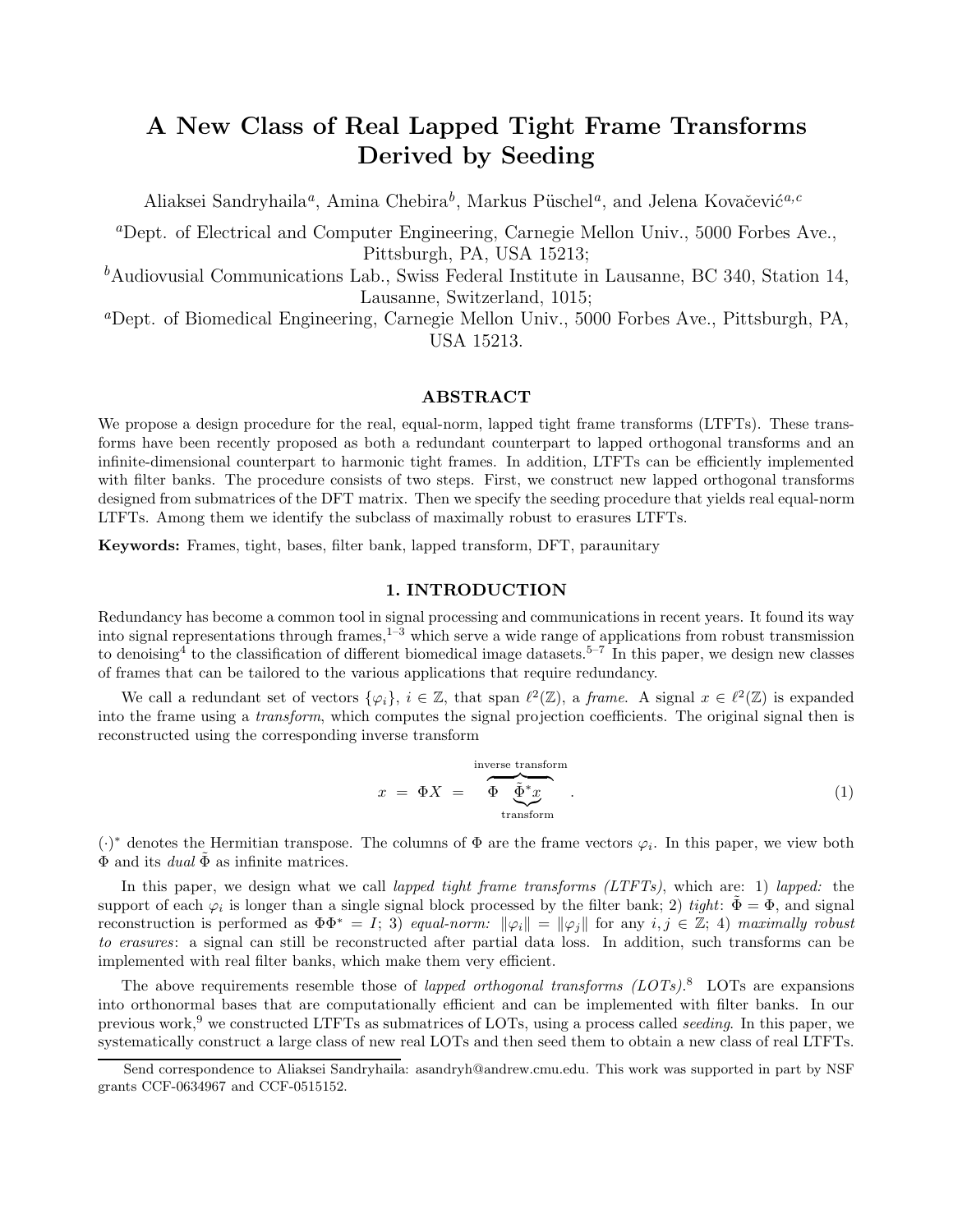

Figure 1. An M-channel filter bank sampled by N implementing a basis  $(M = N)$  or a frame  $(M > N)$  expansion. The analysis part computes the transform  $X = \Phi^* x$ ; and the synthesis part computes the inverse transform  $x = \Phi X$ .

Related work includes the construction of a transform derived from the extended lapped complex transform.<sup>10, 11</sup> The authors' approach is similar to ours, but it does not use seeding and yields a completely different LTFT.<sup>12</sup> The same authors have also developed a two-dimensional nonseparable LTFT.<sup>13</sup>

#### 2. BACKGROUND

In this section we discuss signal transforms that can be implemented with multichannel filter banks. Such transforms can be interpreted as expansions into bases or frames that are implemented with critically-sampled or oversampled filter banks, respectively. We focus on basis and frame vectors with overlapping support to avoid blocking effects. We also describe the seeding process, and discuss the construction of tight frames by seeding basis matrices.

## 2.1 Filter Banks

Consider an M-channel filter bank in Fig. 1. Each channel consists of an analysis filter  $\tilde{h}_m$ , a synthesis filter  $h_m$  $(m = 0, \ldots, M - 1)$ , and down- and upsamplers by N. If  $M = N$ , the filter bank is called *critically-sampled*; if  $M > N$ , it is oversampled. We assume that all analysis and synthesis filters  $h_m = (h_{m,0}, \ldots, h_{m,L-1})$  and  $h_m = (h_{m,0}, \ldots, h_{m,L-1})$  have the same length  $L = qN$  for some  $q \in \mathbb{N}$  (this assumption is not restrictive as long as all filters have finite support). The operation of the filter bank on a signal  $x$  can be described as matrix-vector products (1): the transform  $X = \tilde{\Phi}^* x$  is filtering followed by downsampling and the inverse transform  $x = \Phi X$ is upsampling followed by filtering. Φ has the form

$$
\Phi = \begin{pmatrix}\n\ddots & \vdots & \vdots & \vdots & \vdots & \vdots & \vdots \\
\cdots & \Phi_0 & 0 & \cdots & 0 & 0 & \cdots \\
\cdots & \Phi_1 & \Phi_0 & \cdots & 0 & 0 & \cdots \\
\cdots & \vdots & \vdots & \vdots & \vdots & \vdots & \vdots \\
\cdots & \Phi_{q-1} & \Phi_{q-2} & \cdots & \Phi_0 & 0 & \cdots \\
\cdots & 0 & \Phi_{q-1} & \cdots & \Phi_1 & \Phi_0 & \cdots \\
\vdots & \vdots & \vdots & \vdots & \vdots & \vdots\n\end{pmatrix}, \text{ where } \Phi_r = \begin{pmatrix} h_{0,rN} & \cdots & h_{M-1,rN} \\
\vdots & \ddots & \vdots \\
h_{0,rN+N-1} & \cdots & h_{M-1,rN+N-1} \end{pmatrix} \in \mathbb{R}^{N \times M} \tag{2}
$$

for  $0 \le r \le q-1$ . Note that the synthesis filters form the columns of  $\Phi$ .

For (1) to hold, we must have  $\Phi \tilde{\Phi}^* = I$ . In this paper, we only consider self-dual bases and frames, meaning  $\Phi = \tilde{\Phi}$  or  $\Phi \Phi^* = I$ . We can rewrite it in the *z*-domain using the  $N \times M$  polyphase matrix  $\Phi_p(z)$  as<sup>\*</sup>

$$
\Phi_p(z) = \sum_{r=0}^{q-1} \Phi_r z^{-r},\tag{3}
$$

with  $\Phi_r$  as defined in (2). We say  $\Phi_p(z)$  has degree  $q-1$ , since any polynomial in  $\Phi_p(z)$  has the degree at most  $q-1$ . Using (3), the condition  $\Phi \Phi^* = I$  is equivalent to requiring that  $\Phi_p(z)$  be paraunitary:

$$
\Phi_p(z)\Phi_p^*(z) = I.
$$
\n<sup>(4)</sup>

<sup>\*</sup>The subscript  $p$  will always denote a polyphase matrix in this paper and should not be confused with subscripts denoting submatrices as in (2).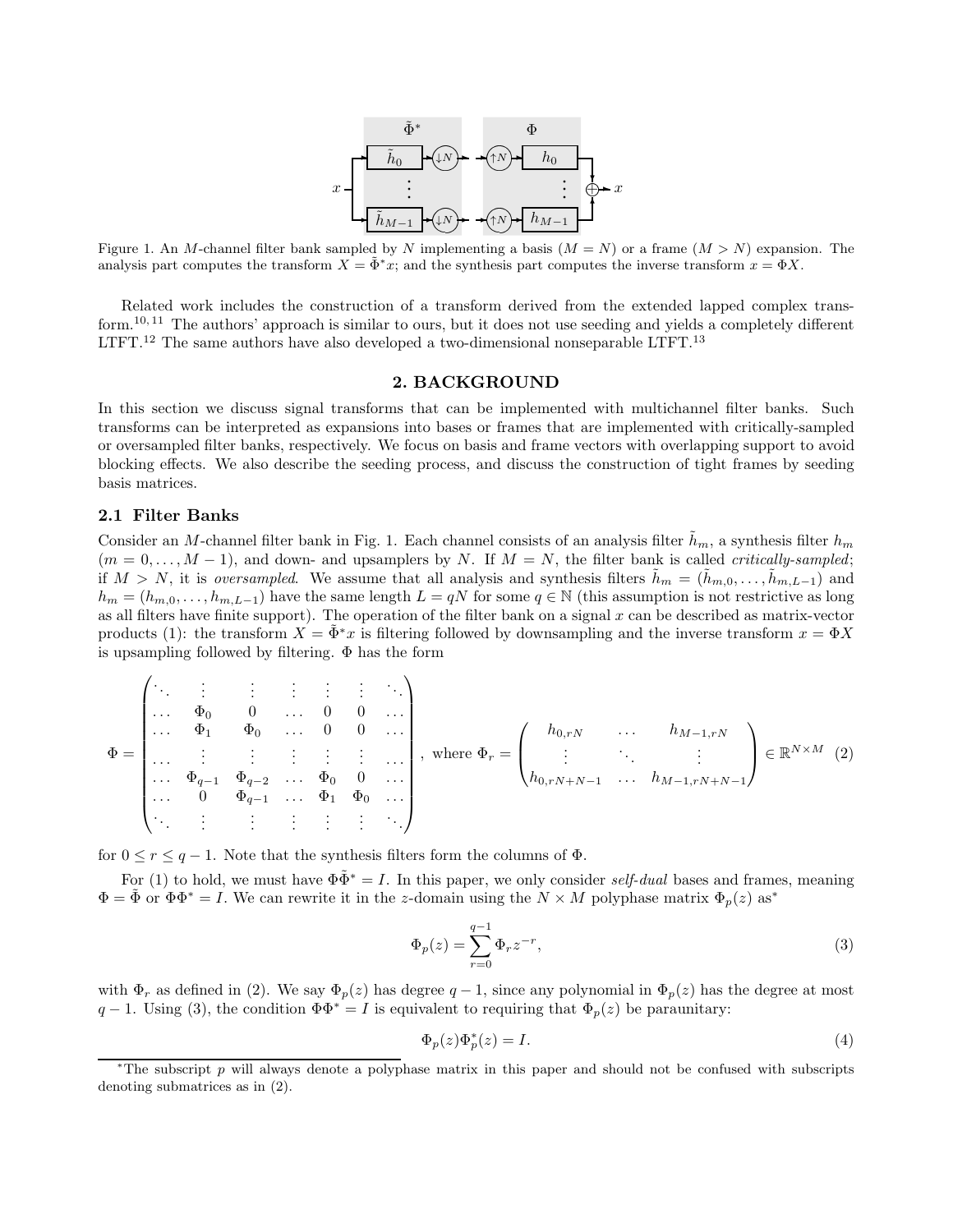

Figure 2. The infinite matrix  $\Phi$  in (2) for lapped transforms with  $q = 2$ . The columns of  $\Phi$  are the basis/frame vectors. (a)  $\Phi = \Psi$  for a LOT; (b)  $\Phi$  for a LTFT.

Here,  $\Phi_p^*(z)$  represents the Hermitian transpose of the polyphase matrix  $\Phi(z)$ : coefficients are complex-conjugated,  $z^{-1}$  is replaced by z, and the matrix is transposed.

If we consider the columns of  $\Phi$  as vectors in  $\ell^2(\mathbb{Z})$ , then (4) requires these vectors to form either an orthonormal basis (for  $M = N$ ) or a tight, self-dual frame (for  $M > N$ ) in  $\ell^2(\mathbb{Z})$ . Then  $X = \Phi^* x$  is the associated transform that computes the projection coefficients with respect to  $\Phi$  (1). If  $q \geq 2$ ,  $\Phi$  processes overlapping blocks of the signal x, thus leading to a *lapped* transform  $\Phi^*$ . This allows to avoid the *blocking effects* that occur when a signal is processed in non-overlapping blocks, and each block is treated as an independent signal. The corresponding matrices  $\Phi$  for lapped transforms are visualized in Fig. 2 and discussed next.

By a slight abuse of notation, we use three equivalent representations of filter bank frames interchangeably as convenient and refer to all of them as frames: a) a set of vectors  $\{\varphi_i\}_{i\in\mathbb{Z}}$  spanning  $\ell^2(\mathbb{Z})$ ; b) an infinite matrix  $\Phi$  as in (2); c) a polyphase matrix  $\Phi_p(z)$  as in (3). Also, we emphasize the special case of a basis expansion by using  $\Psi$  instead of  $\Phi$ , and  $\psi$  instead of  $\phi$ .

#### 2.2 Basis Expansion

In this paper, we focus on LOTs  $\Psi^*$  with basis vector support  $L = 2N$  ( $q = 2$ ) whose matrix  $\Psi$  is visualized in Fig. 2(a). In this case, the only nonzero blocks in (2) are  $\Psi_0$  and  $\Psi_1$ ; hence, (3) yields a polyphase matrix of degree  $q - 1 = 1$ :

$$
\Psi_p(z) = \Psi_0 + z^{-1} \Psi_1.
$$
\n(5)

Since  $\Psi_p(z)$  is square, (4) is equivalent to

$$
\Psi_0 \Psi_0^* + \Psi_1 \Psi_1^* = I
$$
 and  $\Psi_0 \Psi_1^* = \Psi_1 \Psi_0^* = 0.$  (6)

We use these conditions later to show that the new transforms we construct are indeed LOTs.

## 2.3 Frame Expansion

Frame expansions can be computed with oversampled filter banks, similarly to how critically-sampled filter banks compute basis expansions.

The property  $\Phi \Phi^* = I$  for frames is called *tightness*.<sup>15†</sup> Tight frames can be constructed from orthonormal bases using the Naimark theorem:16, 17

THEOREM 2.1. A set  $\{\varphi_i\}_{i\in\mathcal{I}}$  is a tight frame in a Hilbert space H if and only if there exists a Hilbert space  $\mathbb{K} \supset \mathbb{H}$  with an orthonormal basis  $\{\psi_i\}_{i \in \mathcal{I}}$ , such that the orthogonal projection P of  $\mathbb{K}$  onto  $\mathbb{H}$  satisfies:  $P\psi_i = \varphi_i$ , for all  $i \in \mathcal{I}$ .

One example of an orthogonal projection is the canonical projection which simply omits coordinates. It is called seeding.<sup>18</sup> Originally, seeding was applied to finite-dimensional frames. To seed in the infinite-dimensional case, we extend this approach to polyphase matrices  $\Psi_n(z)$ :

<sup>&</sup>lt;sup>†</sup>A frame is tight if  $\Phi \Phi^* = cI$ . However, since c can be pulled into  $\Phi$ , we consider only  $c = 1$ .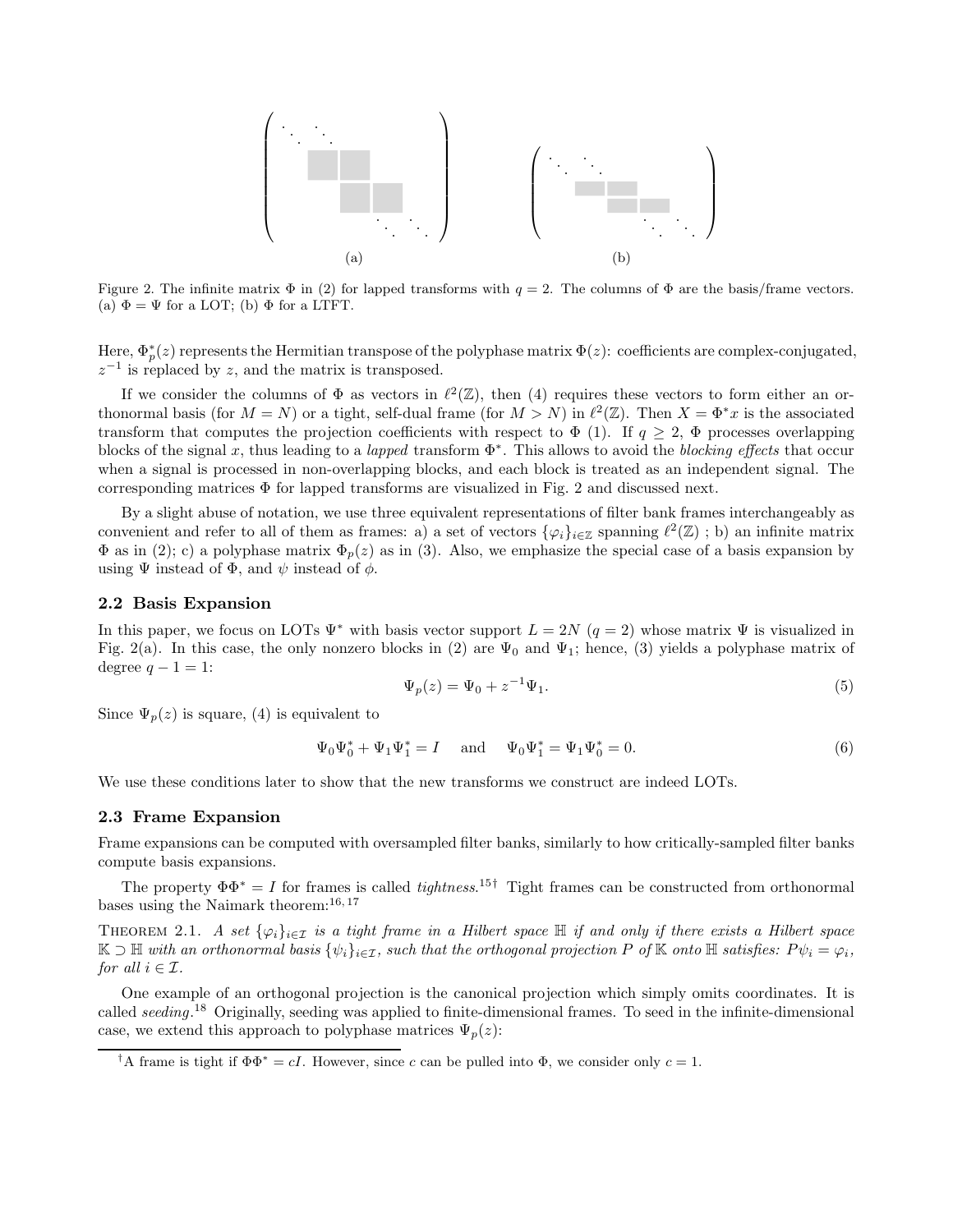DEFINITION 2.2. A frame  $\Phi_p(z)$  is obtained by seeding from a basis  $\Psi_p(z)$ , if it is constructed from  $\Psi_p(z)$  by preserving only a subset of the rows of  $\Psi_p(z)$ . This is written as  $\Phi_p(z) = \Psi_p(z)[\mathcal{I}]$ , where *I* is the list of indices of the retained rows.

The following result is a special case of Theorem 2.1:

LEMMA 2.3. Seeding an orthonormal basis (paraunitary)  $\Psi_p(z)$  yields a tight frame  $\Phi_p(z)$ .

Similarly to Section 2.2, we consider frames in  $\ell^2(\mathbb{Z})$  with vector support  $L = 2N$ , as shown in Fig. 2(b). As in (5), the resulting polyphase matrix  $\Phi_p(z)$  has degree 1:

$$
\Phi_p(z) = \Phi_0 + z^{-1} \Phi_1,
$$

and the tightness condition  $\Phi \Phi^* = I$  is equivalent to  $\Phi_p(z)$  being paraunitary (4).

LTFTs can be constructed by seeding the polyphase matrix  $\Psi_p(z)$  of an LOT basis:<sup>9</sup>  $\Phi_p(z) = \Psi_p(z)[\mathcal{I}]$ . In particular, frames in Fig. 2(b) can be constructed by seeding bases in Fig. 2(a). In the following sections, we use seeding to derive new lapped tight frames from new LOT bases. In addition, these frames possess the following properties:<sup>4</sup>

- Equal norm: An equal-norm frame has vectors of the same norm,  $\|\varphi_i\| = \|\varphi_j\|$ , for  $i, j \in \mathcal{I}$ . Since in the real world, the squared norm of a vector is usually associated with its energy, equal norm is required in situations where equal-energy signals are desirable.
- Maximal robustness: An  $N \times M$  frame  $\Phi_p(z)$  is maximally robust to erasures, if and only if any  $N \times N$ submatrix of  $\Phi_p(z)$  is of full rank on the unit circle. This implies that the loss of up to  $M-N$  transform coefficient does not prevent the reconstruction of the signal.

# 3. CONSTRUCTION OF NEW LOTS AND LTFTS

Our goal is to design real frames that are *tight, equal-norm*, and maximally robust to erasures. We do this by first constructing LOTs  $\Psi$  from a submatrices of the DFT, and then seeding  $\Psi$  to obtain the desired frames  $\Phi$ and corresponding LTFTs Φ<sup>∗</sup> .

## 3.1 New Real LOTs

In Section 2.2, we showed that a real LOT basis corresponds to a real square paraunitary polyphase matrix  $\Psi_p(z)$  of degree  $q-1$ . Although in general  $\Psi_p(z)$  is paraunitary if and only if it is unitary on the entire unit circle  $|z|=1$ , for a real  $\Psi_p(z)$  of degree  $q-1=1$  it suffices to check only two conditions:

LEMMA 3.1. Let  $\Psi_p(z) = \Psi_0 + z^{-1}\Psi_1$  be a real  $M \times M$  polyphase matrix of degree 1, i.e.  $\Psi_0, \Psi_1 \in \mathbb{R}^{M \times M}$ .  $\Psi_p(z)$  is paraunitary if and only if  $\Psi_p(1)$  and  $\Psi_p(j)$  are unitary.

*Proof.* "⇒" is immediate. To prove "∈", let  $\Psi_p(1) = \Psi_0 + \Psi_1$  and  $\Psi_p(j) = \Psi_0 - j\Psi_1$  be unitary, i.e.,

$$
\begin{cases} (\Psi_0 + \Psi_1)(\Psi_0^T + \Psi_1^T) = I_M & \Leftrightarrow \begin{cases} \Psi_0 \Psi_0^T + \Psi_1 \Psi_1^T + \Psi_0 \Psi_1^T + \Psi_1 \Psi_0^T = I_M \\ (\Psi_0 - j\Psi_1)(\Psi_0^T + j\Psi_1^T) = I_M \end{cases} & \Leftrightarrow \begin{cases} \Psi_0 \Psi_0^T + \Psi_1 \Psi_1^T + \Psi_0 \Psi_1^T + \Psi_1 \Psi_0^T = I_M \end{cases} \tag{7}
$$

Subtracting the two equations yields

$$
\Psi_0 \Psi_1^T + \Psi_1 \Psi_0^T - j(\Psi_0 \Psi_1^T - \Psi_1 \Psi_0^T) = 0_M
$$
  
\n
$$
\Leftrightarrow \Psi_0 \Psi_1^T + \Psi_1 \Psi_0^T = 0_M \text{ and } \Psi_0 \Psi_1^T - \Psi_1 \Psi_0^T = 0_M
$$
  
\n
$$
\Leftrightarrow \Psi_0 \Psi_1^T = 0_M \text{ and } \Psi_1 \Psi_0^T = 0_M
$$

Inserting into (7) yields  $\Psi_0\Psi_0^T + \Psi_1\Psi_1^T = I_M$ , and hence the requirements (6) are satisfied.

As an example, consider the polyphase matrix  $\text{DFT}_{p,K}(z)$ :

$$
\text{DFT}_{p,K}(z) = \frac{1}{\sqrt{K}} \left[ \cos \frac{2k\ell\pi}{K} + z^{-1} \sin \frac{2k\ell\pi}{K} \right]_{0 \le k,\ell \le K-1} . \tag{8}
$$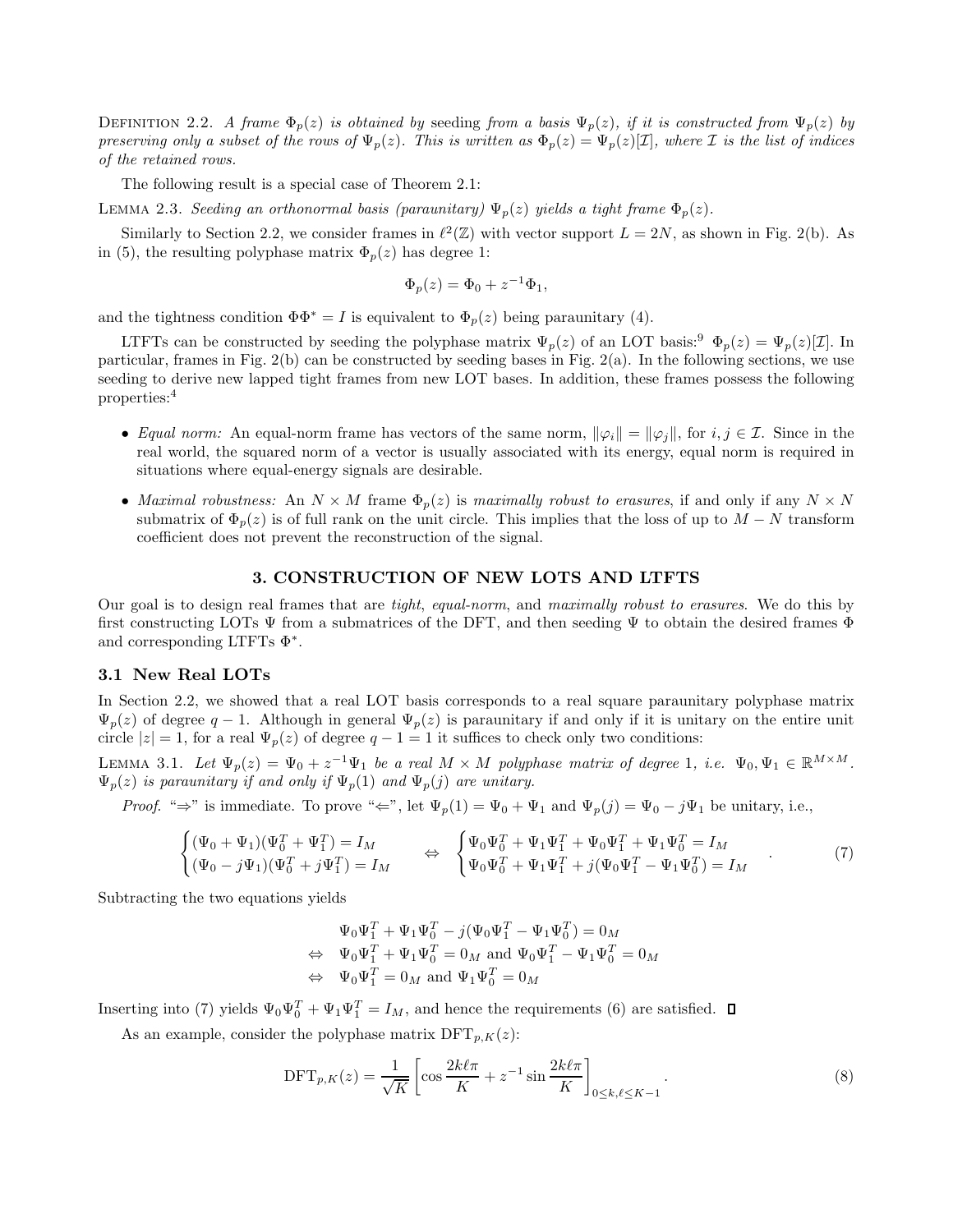

Figure 3. Magnitude Fourier transforms of (a) LOT basis vectors in (9) and (b) seeded LTFT frame vectors in (10) derived using our construction method. The corresponding filter bank has  $M = 3$  filters with support  $2M = 6$  (LOT) or  $2N = 4$ (LTFT).

Both  $\text{DFT}_{p,K}(j) = \text{DFT}_K$  and  $\text{DFT}_{p,K}(1) = \text{DHT}_K$  (the discrete Hartley transform<sup>19</sup>) are unitary; hence, by Lemma 3.1,  $\text{DFT}_{p,K}(z)$  is paraunitary.

Next, we show that specific submatrices of  $\text{DFT}_{p,K}(z)$  are the LOT matrices  $\Psi_p(z)$ . The proof of the following theorem is in Appendix A.

THEOREM 3.2. Let  $\Psi_p(z)$  be an  $M \times M$  submatrix of  $\sqrt{K/M}$  DFT $_{p,K}(z)$ ,  $K \geq M \geq 2$ , constructed by selecting the rows with indices  $(r+kR \mod K \mid 0 \leq k \leq M-1)$  and columns with indices  $(c+\ell C \mod K \mid 0 \leq \ell \leq M-1)$ . Here,  $0 \leq r, c, R, C < K$ .

Then,  $\Psi_p(z)$  is paraunitary if  $K = M \text{ gcd}(K, RC)$  and K divides  $2rC$ ,  $4rc$ , and  $2MRc$ .

Each paraunitary matrix  $\Psi_p(z)$  obtained with Theorem 3.2 defines a basis  $\Psi$ ; the associated LOT is  $\Psi^*$ . In addition, since  $\text{DFT}_{p,K}(z)$  is symmetric, we can interchange the lists of row and column indices:

COROLLARY 1. Let  $\Psi_p(z)$  be constructed as in Theorem 3.2. Then, it is paraunitary if  $K = M \text{ gcd}(K, RC)$  and  $K$  divides  $2cR$ ,  $4rc$ , and  $2MCr$ .

As an example, consider a  $3 \times 3$  submatrix of  $\text{DFT}_{p,6}(z)$  constructed as in Theorem 3.2 with parameters  $K = 6, M = 3, R = 1, C = 4, r = 0, c = 0:$ 

$$
\Psi_p(z) = \frac{1}{\sqrt{3}} \begin{pmatrix} 1 & 1 & 1 \\ 1 & -\frac{1}{2} - \frac{\sqrt{3}}{2} z^{-1} & -\frac{1}{2} + \frac{\sqrt{3}}{2} z^{-1} \\ 1 & -\frac{1}{2} + \frac{\sqrt{3}}{2} z^{-1} & -\frac{1}{2} - \frac{\sqrt{3}}{2} z^{-1} \end{pmatrix} . \tag{9}
$$

Since the parameters satisfy the theorem,  $\Psi_p(z)$  is paraunitary and hence corresponds to an LOT. Fig. 3(a) depicts the magnitude Fourier transforms of the basis vectors in this example.

Next, let us discuss the construction of LTFTs by seeding the above LOTs.

## 3.2 New Real LTFTs

In this section we seed the  $M \times M$  LOTs  $\Psi_p(z)$ , constructed by Theorem 3.2, to obtain  $N \times M$  frames  $\Phi_p(z)$ and discuss their properties.

Tightness. By Lemma 2.3, any seeding of  $\Psi_p(z)$  obtained with Theorem 3.2 yields a tight frame  $\Phi_p(z)$ .

Equal norm. Every element of  $\Psi_p(z)$  constructed with Theorem 3.2 has the norm  $1/\sqrt{M}$ . Hence, the columns of any seeded  $N \times M$  matrix  $\Phi_p(z)$  also have the same norm  $\sqrt{N/M}$ .

Maximally robust frames. In general, maximal robustness for frames is a property difficult to prove since one has to check that every  $N \times N$  submatrix of  $\Phi_n(z)$  is invertible. However, it is sufficient to ensure that each such submatrix is nonsingular for at least one value: $^{20}$ 

LEMMA 3.3. An  $M \times M$  matrix  $\Psi_p(z)$  is nonsingular if and only if there exists  $z_0 \in \mathbb{C}$  such that  $\det \Psi_p(z_0) \neq 0$ . THEOREM 3.4. Let  $\Psi_p(z)$  be a paraunitary polyphase matrix constructed as in Theorem 3.2, such that  $R \in$  ${1, K-1}.$  Let the  $N \times M$  matrix  $\Phi_p(z) = \Psi_p(z)[\mathcal{J}]$ , be consecutively seeded from  $\Psi_p(z)$ , i.e.  $\mathcal{J} = (j_0, j_0 + \mathcal{J})$  $1, \ldots, j_0 + N - 1$ ) Then  $\Phi_p(z)$  is maximally robust to erasures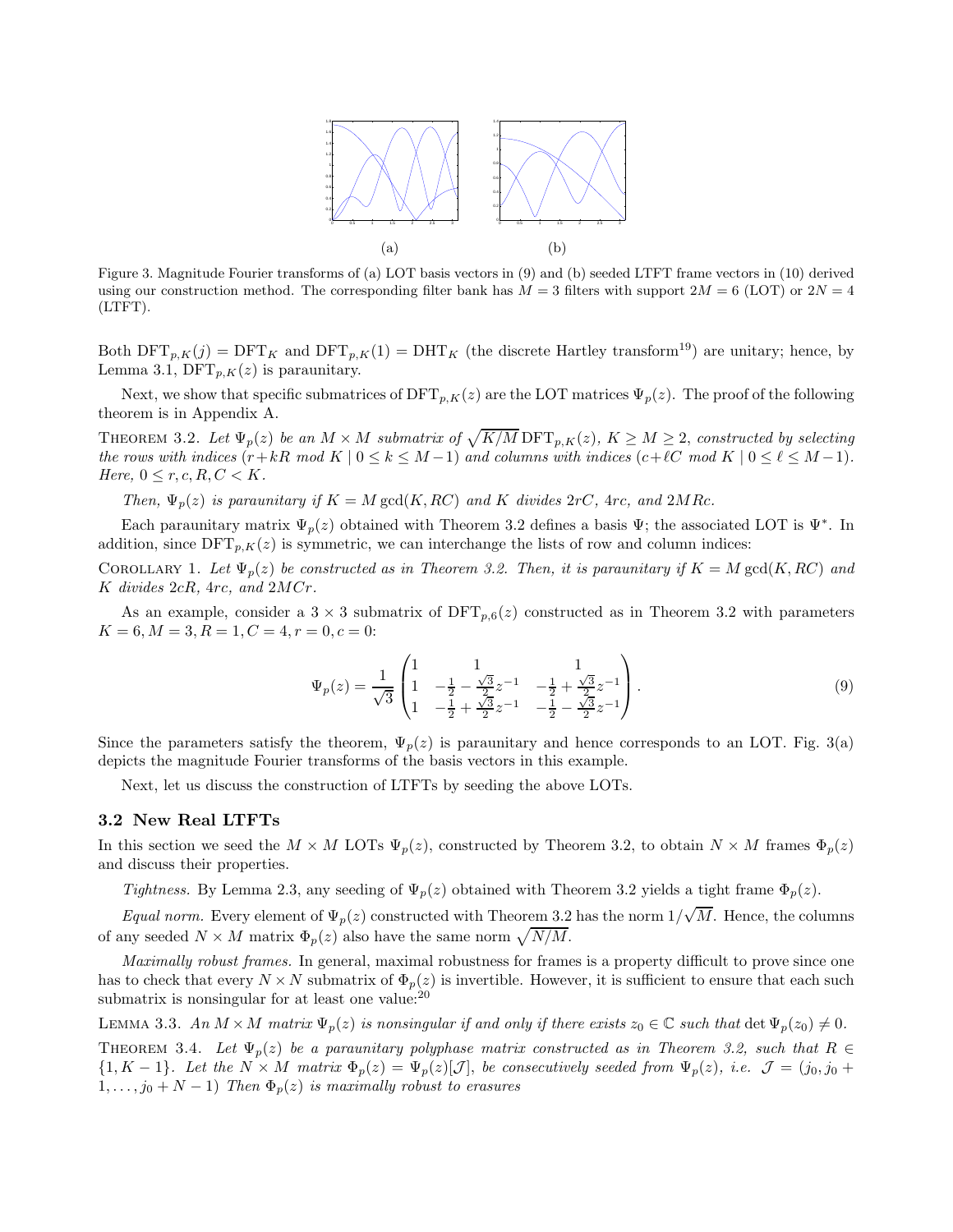*Proof.* Consider any  $N \times N$  submatrix  $\widehat{\Phi}_p(z)$  of matrix  $\Phi_p(z)$  constructed as above. Then  $\widehat{\Phi}_p(j)$  is a submatrix of  $\text{DFT}_K$  constructed from its N consecutive columns, and hence it is nonsingular.<sup>18</sup> By Lemma 3.3,  $\widehat{\Phi}_p(z)$  is invertible. Thus, any  $N \times N$  submatrix of  $\Phi_p(z)$  is invertible, and  $\Phi_p(z)$  is maximally robust.  $\Box$ 

As an example, consider seeding the matrix  $\Psi_p(z)$  in (9). If we retain the first two rows of  $\Psi_p(z)$ , we obtain

$$
\Phi_p(z) = \frac{1}{\sqrt{3}} \begin{pmatrix} 1 & 1 & 1 \\ 1 & -\frac{1}{2} - \frac{\sqrt{3}}{2} z^{-1} & -\frac{1}{2} + \frac{\sqrt{3}}{2} z^{-1} \end{pmatrix}
$$
\n
$$
= \begin{pmatrix} 1 & 1 & 1 \\ 1 & -\frac{1}{2} & -\frac{1}{2} \end{pmatrix} + z^{-1} \begin{pmatrix} 0 & 0 & 0 \\ 0 & -\frac{\sqrt{3}}{2} & \frac{\sqrt{3}}{2} \end{pmatrix}
$$
\n
$$
= \Phi_0 + z^{-1} \Phi_1.
$$
\n(10)

By construction, this frame is tight and equal norm. By Theorem 3.4, the consecutive seeding yields a maximally robust frame; hence, the LTFT in (10) is maximally robust. Fig. 3(b) depicts the magnitude Fourier transforms of the frame vectors in this example.

# 4. CONCLUSIONS AND DISCUSSION

We presented a construction method to generate new LOTs and LTFTs. The constructed LTFTs are tight and equal-norm; many are maximally robust. We also demonstrated examples of new LOTs and LTFTs. We intend to extend our construction method to the lapped transforms for which the length  $L$  of the filters is any integer multiple  $q \geq 2$  of M, and in which case,  $\Psi_p(z)$  contains polynomials of degree  $q-1$ . Another direction of our future work is the generalization of our construction method that will produce a larger class of LOTs and LTFTs. In addition, we will investigate the most general sufficient and necessary conditions on the design of paraunitary submatrices of the DFT.

## APPENDIX A. PROOF OF THEOREM 3.2

According to Lemma 3.1, to show that  $\Psi_p(z)$  is paraunitary, it is enough to show that  $\Psi_p(j)$  and  $\Psi_p(1)$  are unitary.

The elements of the matrix  $\Psi_p(z)$  are

$$
\psi_{k,\ell}(z) = \frac{1}{\sqrt{M}} \Big( \cos \big( \frac{2\pi (r + kR)(c + \ell C)}{K} \big) + \sin \big( \frac{2\pi (r + kR)(c + \ell C)}{K} \big) z^{-1} \Big),\,
$$

where  $0 \leq k, \ell \leq M-1$  and  $0 \leq r, c, R, C \leq M-1$ .

We first find the conditions for  $\Psi_p(j)$  to be unitary. The  $(k, \ell)$ -th element of  $\Psi_p(j)\Psi_p^*(j)$  is given by

$$
\begin{array}{lcl} \displaystyle \left(\Psi_{p}(j)\Psi_{p}^{*}(j)\right)_{k,\ell} & = & \displaystyle \frac{1}{M} \sum_{m=0}^{M-1} \omega_{K}^{(r+kR)(c+mC)-(r+\ell R)(c+mC)} \\ \\ \displaystyle & = & \displaystyle \frac{1}{M} \omega_{K}^{(k-\ell)Rc} \sum_{m=0}^{M-1} \omega_{K}^{(k-\ell)RCm} \\ \\ \displaystyle & = & \displaystyle \begin{cases} 1, & k=\ell; \\ \displaystyle \frac{1}{M} \omega_{K}^{(k-\ell)Rc} \frac{1-\omega_{K}^{(k-\ell)RCM}}{1-\omega_{K}^{(k-\ell)RC}}, & k \neq \ell. \end{cases} \end{array}
$$

 $\Psi_p(j)$  is unitary if and only if  $(\Psi_p(j)\Psi_p^*(j))_{k,\ell} = 0$  for any  $k \neq \ell$ , or, equivalently, if and only if K is divisible by the product RCM, but not divisible by  $(k - \ell)$ RC for any  $k - \ell \neq 0$  such that  $1 \leq |k - \ell| \leq M - 1$ . This is possible if and only if  $K = M \text{ gcd}(K, RC)$ . Thus,  $\Psi_p(j)\Psi_p^*(j) = I_M$ , and  $\Psi_p(j)$  is unitary if and only if  $K = M \gcd(K, RC).$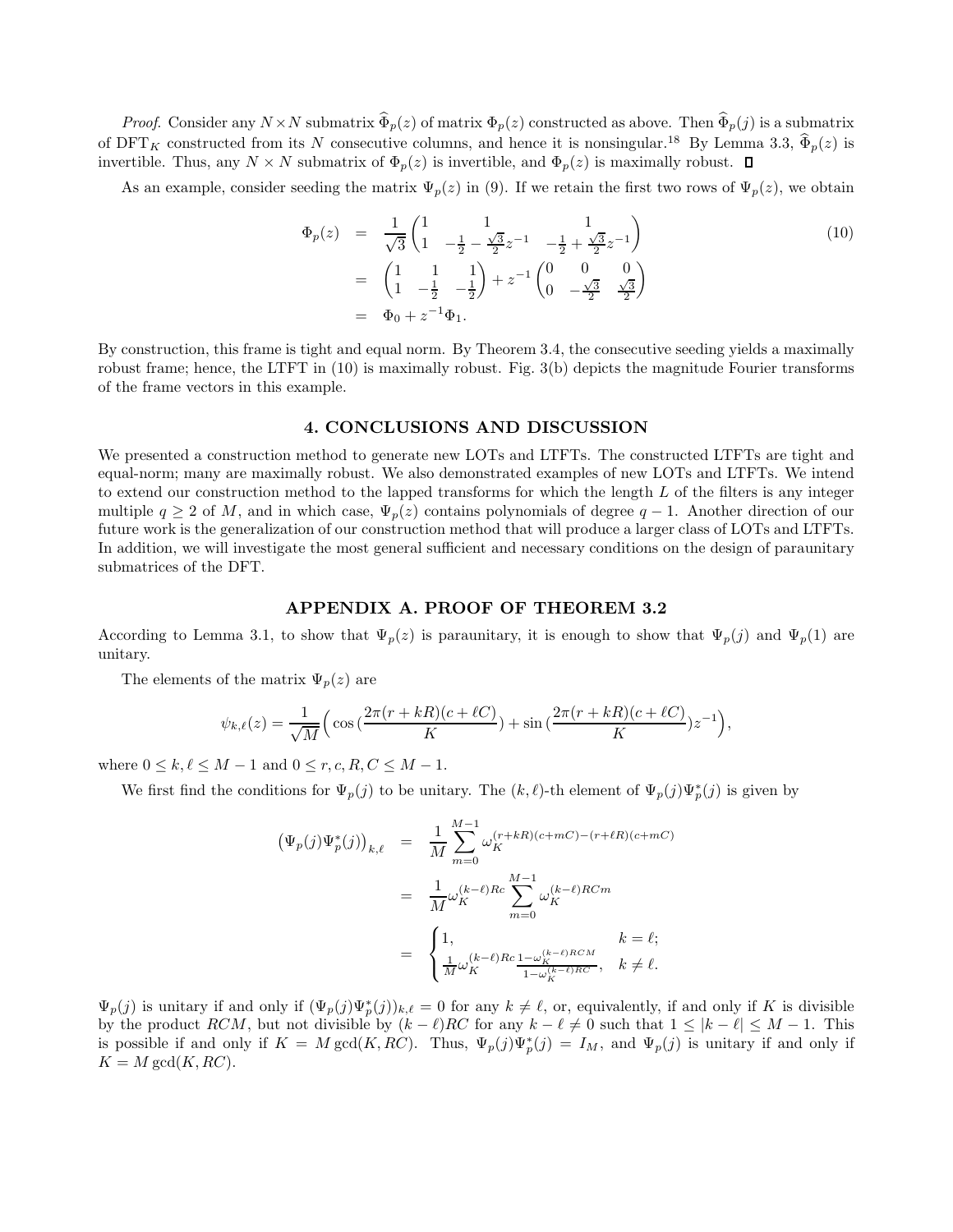We next investigate conditions for  $\Psi_p(1)$  to be unitary. The m,  $\ell$ th element of  $\Psi_p(1)$  is

$$
\psi_{k,\ell}(1) = \frac{1}{\sqrt{M}} \Big( \cos \big( \frac{2\pi (r + kR)(c + \ell C)}{K} \big) + \sin \big( \frac{2\pi (r + kR)(c + \ell C)}{K} \big) \Big)
$$
  
= 
$$
\frac{1}{\sqrt{M}} \Big( \frac{1 + j}{2} \omega_K^{(r + kR)(c + \ell C)} + \frac{1 - j}{2} \omega_K^{-(r + kR)(c + \ell C)} \Big).
$$

The  $(k, \ell)$ -th element of  $\Psi_p(1)\Psi_p^*(1)$  is

$$
(\Psi_p(1)\Psi_p^*(1))_{k,\ell} = \frac{1}{M} \sum_{m=0}^{M-1} \left[ \left( \frac{1+j}{2} \omega_K^{(r+kR)(c+mC)} + \frac{1-j}{2} \omega_K^{-(r+kR)(c+mC)} \right) \times \left( \frac{1-j}{2} \omega_K^{-(r+\ell R)(c+mC)} + \frac{1+j}{2} \omega_K^{(r+\ell R)(c+mC)} \right) \right]
$$
  

$$
= \frac{1}{2M} \sum_{m=0}^{M-1} \left( \omega_K^{(k-\ell)R(c+kC)} + \omega_K^{(\ell-k)R(c+mC)} \right)
$$
  

$$
+ \frac{j}{2M} \sum_{m=0}^{M-1} \left( \omega_K^{(2r+(k+\ell)R)(c+mC)} - \omega_K^{-(2r+(k+\ell)R)(c+mC)} \right)
$$
  

$$
= \frac{1}{2M} \Sigma_{k,\ell}^{(1)} + \frac{j}{2M} \Sigma_{k,\ell}^{(2)}.
$$

Since  $K = M \gcd(K, RC)$ , then for any  $0 \le k, \ell \le M - 1$  with  $k \ne \ell, K$  is not divisible by  $(k - \ell)RC$ . Thus

$$
\Sigma_{k,\ell}^{(1)} \quad = \begin{cases} \sum_{m=0}^{M-1} 2, & k=\ell; \\ \omega_K^{(k-\ell)Rc} \frac{1-\omega_K^{(k-\ell)RCM}}{1-\omega_K^{(k-\ell)RCM}} & = \begin{cases} 2M, & k=\ell; \\ 0, & k=\ell; \end{cases} \\ + \omega_K^{(\ell-k)Rc} \frac{1-\omega_K^{(\ell-k)RCM}}{1-\omega_K^{(\ell-k)RCM}}, & k\neq \ell; \end{cases}
$$

To make  $\Psi_p(1)$  a unitary matrix, we choose to impose the condition  $\Sigma_{k,\ell}^{(2)} = 0$  for any  $0 \le k, \ell \le M-1$ . If K divides  $2rC$ ,  $4rc$ , and  $2MRc$ , then for any  $k, \ell$ 

$$
\Sigma_{k,\ell}^{(2)} = \omega_K^{(2r+(k+\ell)R)c} \sum_{m=0}^{M-1} \omega_K^{(2r+(k+\ell)R)Cm} - \omega_K^{-(2r+(k+\ell)R)c} \sum_{m=0}^{M-1} \omega_K^{-(2r+(k+\ell)R)Cm}
$$
\n
$$
= \begin{cases}\nM(\omega_K^{2rc} - \omega_K^{-2rc}), & k+\ell = 0; \\
M(\omega_K^{2rc+MRc} - \omega_K^{-2rc-MRc}), & k+\ell = M; \\
\omega_K^{2rc+(k+\ell)Rc} \frac{1 - \omega_K^{(k+\ell)RCM}}{1 - \omega_K^{(k+\ell)RCM}} & = 0. \\
-\omega_K^{-2rc-(k+\ell)Rc_0} \frac{1 - \omega_K^{-(k+\ell)RCM}}{1 - \omega_K^{-(k+\ell)RCA}}, & \text{otherwise};\n\end{cases}
$$

Since the above conditions make  $\Psi_p(j)$  and  $\Psi_p(1)$  unitary, Lemma 3.1 implies that  $\Psi_p(z)$  is paraunitary.

## REFERENCES

- [1] Duffin, R. J. and Schaeffer, A., "A class of nonharmonic Fourier series," Trans. Amer. Math. Soc. 72, 341-366 (1952).
- [2] Daubechies, I., Grossman, A., and Meyer, Y., "Painless nonorthogonal expansions," Journ. Math. Phys. 27, 1271– 1283 (Nov. 1986).
- [3] Daubechies, I., [Ten Lectures on Wavelets], SIAM, Philadelphia, PA (1992).
- [4] Kovačević, J. and Chebira, A., [An Introduction to Frames], Foundations and Trends in Signal Processing, Now Publishers (2008).
- [5] Chebira, A., Barbotin, Y., Jackson, C., Merryman, T. E., Srinivasa, G., Murphy, R. F., and Kovačević, J., "A multiresolution approach to automated classification of protein subcellular location images," BMC Bioinformatics 8(210) (2007). http://www.andrew.cmu.edu/user/jelenak/Repository/07 ChebiraBJMSMK/07 ChebiraBJMSMK.html.